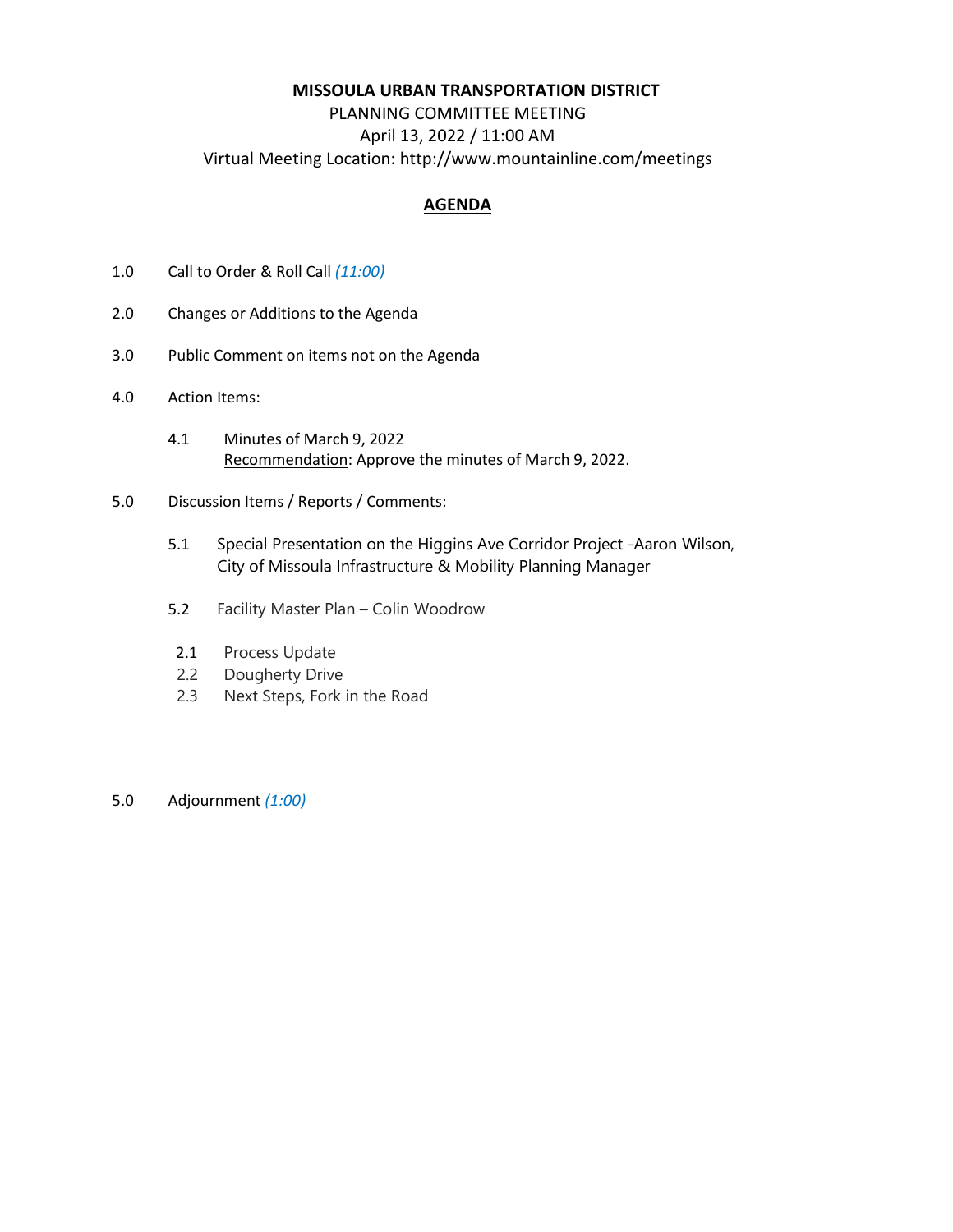

# **Missoula Urban Transportation District Planning Committee Meeting Minutes March 9, 2022**

*Draft*

| <b>Members Present</b>   | <b>Members Absent</b> | <b>Staff</b>                         |
|--------------------------|-----------------------|--------------------------------------|
| Don MacArthur, Chair     |                       | Corey Aldridge, General Manager      |
| Jesse Dodson             |                       | Mary Hanson, Director, Fin. & Admin. |
| Amy Cilimburg            |                       | Colin Woodrow, Plan Specialist       |
| Doug Odegaard            |                       | Dan Stone, Transit Planner           |
| <b>Sebastian Strauss</b> |                       | Shanti Johnson, Communications       |

**Call to Order and Roll Call (11:03)**

**Changes or Additions to Agenda** None.

**Public Comment on Items Not on the Agenda** None.

## **Action Items**

#### **4.1 Minutes of February 9, 2022**

Strauss made a motion to approve the February 2022 Minutes, seconded by Cilimburg. The motion carried unanimously.

## **Discussion Items**

#### **5.1 Facilities Master Plan – Progress Update & Next Steps**

Woodrow provided an update on the search for land on which to build a new Maintenance, Operations, & Administration Base (MOAB). Woodrow reviewed parcel options, their locations, and what would need to happen to make them an option on the North Side. Discussion followed.

#### **5.2 Strategic Plan Update – Timeline and Next Steps**

Aldridge presented tentative conceptual timeline for the Strategic Plan update of July 2022 through October 2023.

Jennifer Sweten, Director, Operations

Ashley Rosas, Admin. Assist. Jason Struppler, Operator